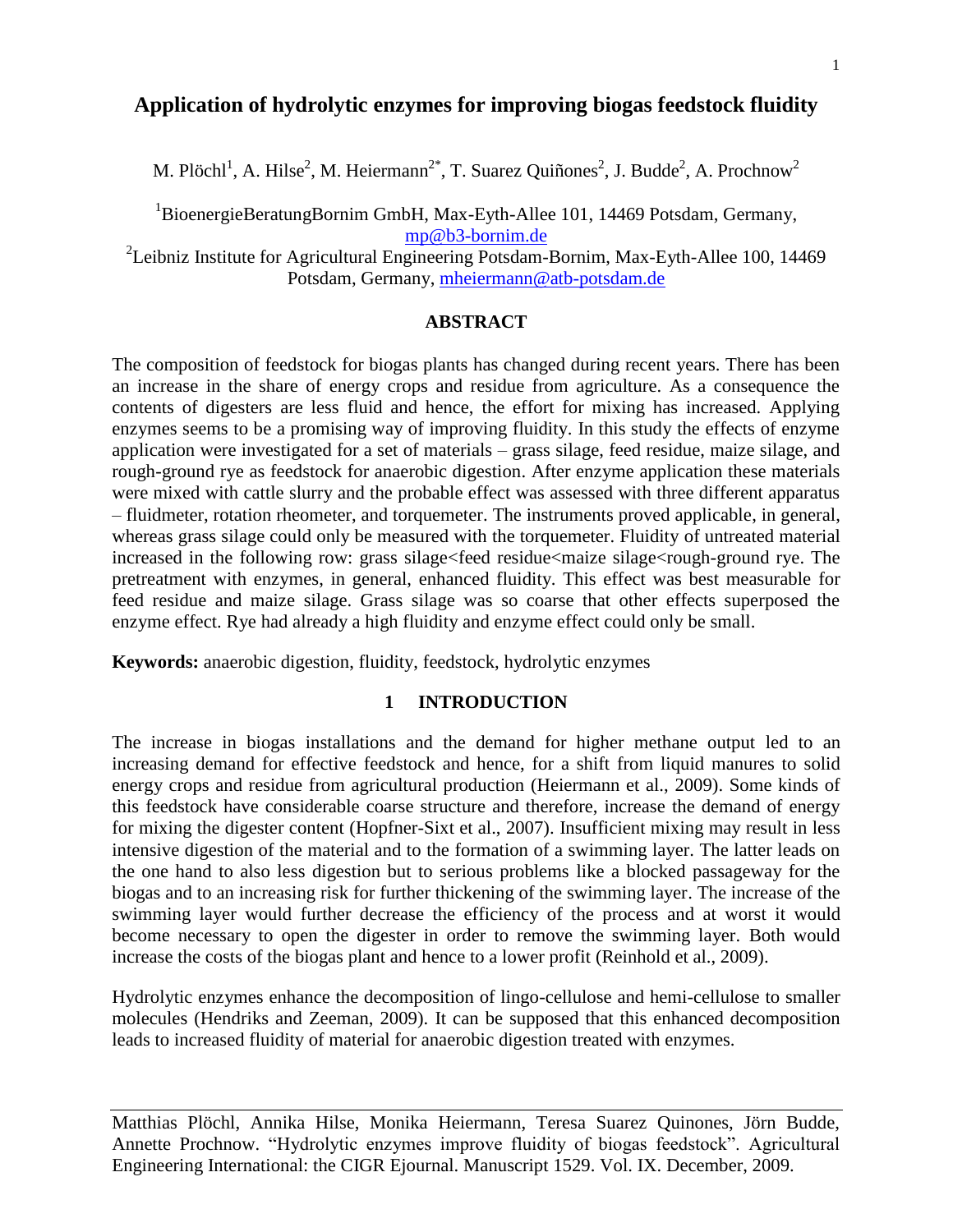Although hydrolytic enzymes are supplied to biogas plants in considerable numbers there are only few systematic investigations of the effects of enzymes either on fluidity, the inverse of viscosity, or on increased biogas yields (Gerhardt et al., 2007). Hitherto the effects of enzymes on fluidity have been investigated in the context of animal feed, i.e. how the pumpability of liquid pig feed can be enhanced by applying enzymes (Türk and Jakob, 2006).

Liquid manure as well as digested residue is regarded as non-Newtonian thixotrophic fluids, i.e. that viscosity cannot be described by a single value and that it decreases at constant shear stress over time (El-Hashad et al., 2005). These properties are the result of the mixture of pure liquids like urine and particles of different shapes and sizes. The liquid properties of liquid manure may change with the addition of further solid matter dependent on its size and shape. So we expect that spherical and smooth material like grains or ground grains will enhance liquidity while coarse structures like the squares of maize silage or the longish fibrous grass silage will decrease liquidity. The application of enzymes to these materials is supposed to enhance the degradation of the material and may modify their structural component in order to decrease viscosity.

In this study the effect of hydrolytic enzymes on fluidity of typical feedstock for biogas plants – grass silage, feed residue, maize silage, and rough-ground rye – was investigated. In order to determine these effects a set of different measuring devices has been used. This allows to administer the problems which may arise from the diverse thixotrophic properties of the mixtures and to investigate in parallel their applicability for measurements in practice. These measuring devices were a self-constructed fluidmeter, a typical laboratory rotation rheometer, and a torquemeter for laboratory use.

## **2 MATERIAL AND METHODS**

## **2.1 Feedstock**

All experiments were conducted with liquid cattle manure as basic material (Table 1). The liquid cattle manure was collected at Rhinmilch Agricultural Company (Fehrbellin, Germany) several times – liquid cattle manure I: 22-04-08; liquid cattle manure II: 08-07-08; liquid cattle manure III: 10-23-08. The additional input material was provided also mainly from Rhinmilch – grass silage, feed residue, maize silage – and in case of rough-ground rye from Agricultural Company Trebbin (Trebbin, Germany). These materials, except grass silage, were already collected in 2007, 2 or 3 days in advance to chemical analyses. The materials were then kept at 4° C. Basic properties and additional information of the materials are summarized. Cattle manure was analyzed several times in order to consider changes in composition during storage. The range of heterogeneity of the material which could not be reduced by vigorous stirring was also reflected in the chemical properties. As liquid cattle manure III showed substantial high organic dry matter (ODM) values it was diluted with water to the content of organic dry matter comparable to liquid cattle manure II.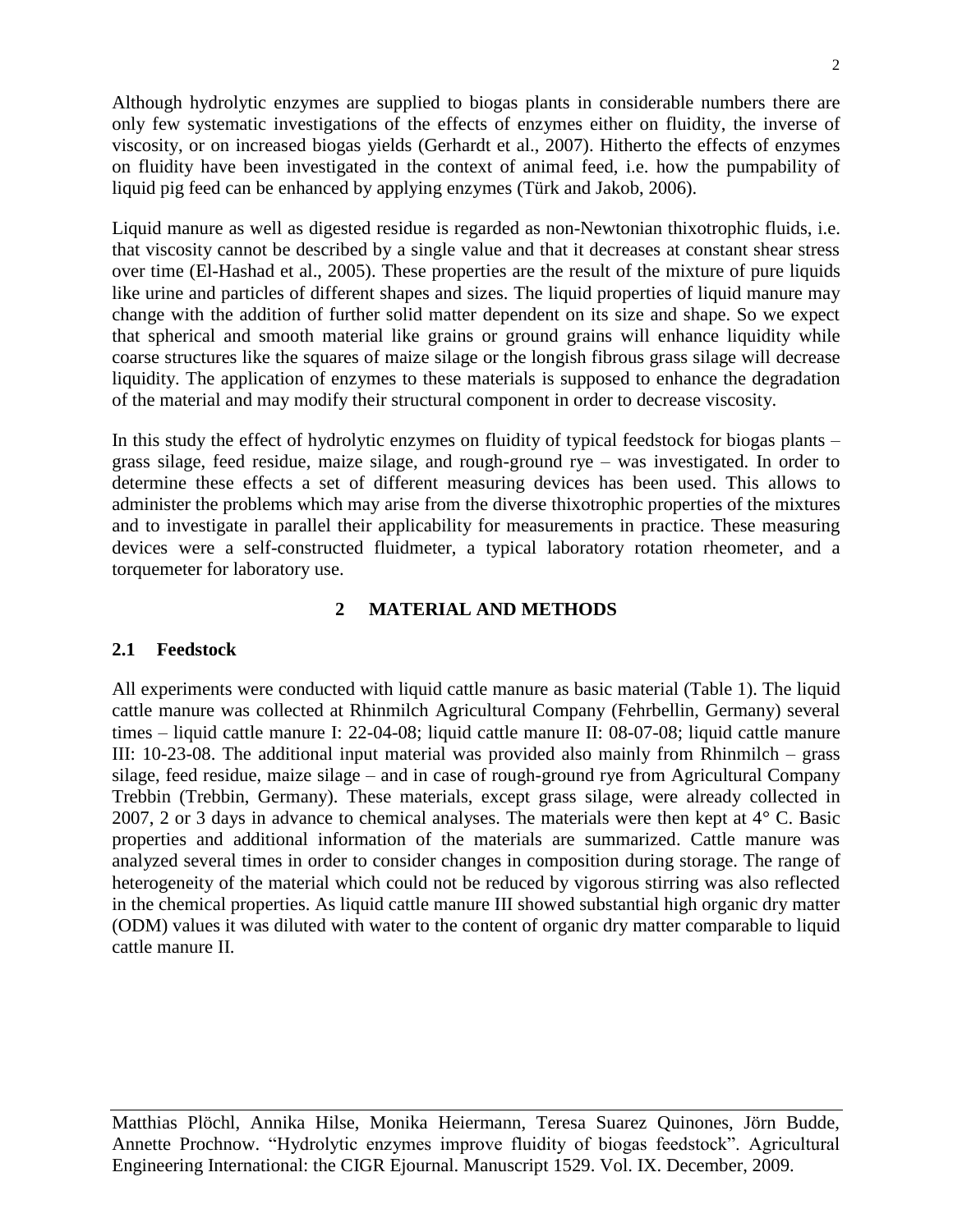| <b>Material</b>           | Date of                                                          | pH                              | <b>ODM</b>                           | $N_{NH4}$                       | $N_{tot}$                          | Description                                                                      |
|---------------------------|------------------------------------------------------------------|---------------------------------|--------------------------------------|---------------------------------|------------------------------------|----------------------------------------------------------------------------------|
|                           | analyses                                                         |                                 | value $(g \cdot kg_{FM}^{-1})$       | $(g \cdot kg_{FM}^{-1})$        | $(g\!\cdot\! k g_{FM}{}^{\!-\!1})$ |                                                                                  |
| Liquid cattle manure I    | $04 - 22 - 08$                                                   | 6.9                             | 82.1                                 | 1.3                             | 4.0                                | Tixotrophic liquid                                                               |
| Liquid cattle manure II   | 08-12-08<br>$09-17-08$<br>$10-13-08$<br>$10-14-08$<br>$10-16-08$ | 7.0<br>6.9<br>7.1<br>7.0<br>7.0 | 45.7<br>41.4<br>52.9<br>44.1<br>41.0 | 2.1<br>1.4<br>1.5<br>1.4<br>1.4 | 4.8<br>2.7<br>3.7<br>2.8<br>2.8    | composed of urine,<br>excrements, straw, and<br>traces of feed residue           |
| Liquid cattle manure<br>Ш | $10-23-08$                                                       | 6.9                             | 63.7                                 | 1.5                             | 3.5                                |                                                                                  |
| Liquid cattle manure      | 10-30-08                                                         | 7.0                             | 42.7                                 | 1.1                             | 2.4                                |                                                                                  |
| III, diluted              | 11-04-08                                                         | 7.0                             | 39.5                                 | 1.0                             | 2.3                                |                                                                                  |
|                           | $11 - 10 - 08$                                                   | 6.8                             | 42.5                                 | 1.1                             | 2.4                                |                                                                                  |
| Grass silage              | $04 - 24 - 08$                                                   | 5.3                             | 331.6                                | 0.9                             | 9.5                                | Longish, fibrous<br>material with tendency<br>to interlock, hardly<br>degradable |
| Feed residue              | 10-09-07                                                         | 4.7                             | 385.2                                | 0.5                             | 9.7                                | Mixture of mainly<br>silages and grain                                           |
| Maize silage              | 10-09-07                                                         | 3.8                             | 285.1                                | 0.3                             | 4.2                                | Grains and squarish,<br>easy degradable<br>material                              |
| Rye, rough-ground         | $10-22-07$                                                       | 6.2                             | 766.2                                | 0.1                             | 15.4                               | Small-sized grains,<br>smooth and easy<br>degradable                             |

Table 1: Basic properties and description of the analyzed material

ODM: organic dry matter; FM: fresh matter;  $N_{NH4}$ : ammonium nitrogen;  $N_{tot}$ : total nitrogen

## **2.2 Enzyme preparation**

The fungal hydrolytic enzyme mixture, which was used to improve fluidity of feedstock for anaerobic digestion, is a mixture of fermentation product developed and produced by Bioreact GmbH<sup>1</sup>. The enzyme rich fermentation product is particulate solid brown powder. The density of the product is approx. 304 g·cm<sup>-3</sup>, moisture content is approx. 50 g·g<sub>FM</sub><sup>-1</sup>, and the product can completely suspend in water. The major components are cellulase, hemi-cellulase, xylanase, pectinase, xylan esterase, pectin esterase, lipase, amylase, glucosidase, and protease. In addition there are non-identified enzymes in traces. Enzyme concentrations in the product vary depending on the fungi and the substrate used for production. The product contains also residues of the substrate.

1

<sup>&</sup>lt;sup>1</sup> www.bioreact.de

Matthias Plöchl, Annika Hilse, Monika Heiermann, Teresa Suarez Quinones, Jörn Budde, Annette Prochnow. "Hydrolytic enzymes improve fluidity of biogas feedstock". Agricultural Engineering International: the CIGR Ejournal. Manuscript 1529. Vol. IX. December, 2009.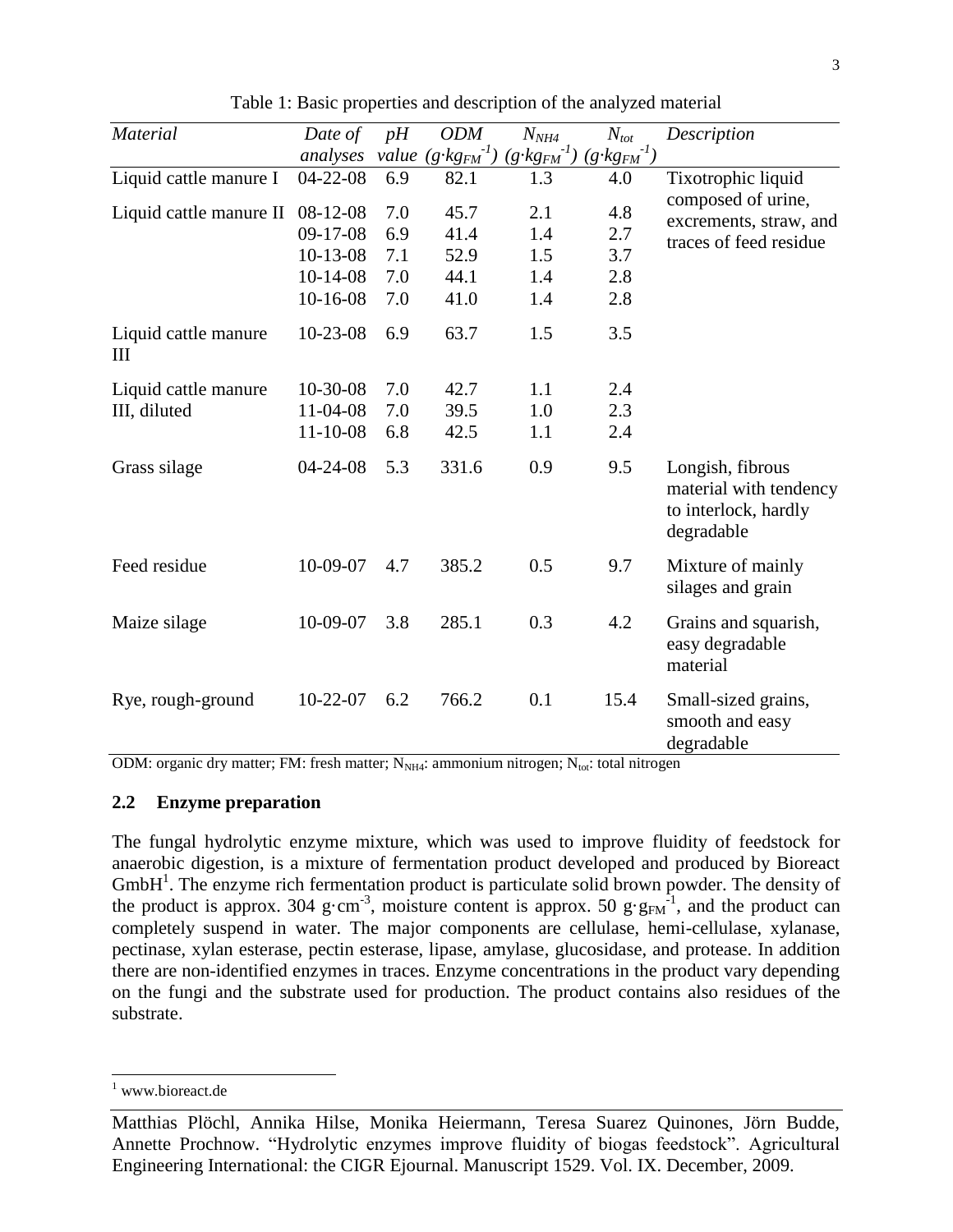### **2.3 Preparation of feedstock mixtures**

The mixtures were adjusted to an organic dry matter ratio of 2:1 (liquid cattle manure to additional material). The mixing occurred at room temperature, i.e. approx.  $20^{\circ}$  C. At this temperature some measurements were conducted directly. In the case of experimental temperatures of 40° C the mixtures were pre-heated in a joggling bath and final temperature was then adjusted in the measuring apparatus.

In order to assess the impact of enzymes on the fluidity of the materials these were mixed with the enzyme in a ratio of 1:25 mass of enzyme with respect to mass of ODM in the material three hours before measurements. The enzyme was buffered with acetate buffer. The volume of acetate buffer added was set to  $\frac{1}{10}$  of the volume of the material. After the enzyme treatment the materials were handled in the same way as the untreated materials.

## **2.4 Analytical methods**

Feedstock material was analyzed according to standard analysis methods of Leibniz Institute for Agricultural Engineering Potsdam-Bornim (ATB) and Association of the German Agricultural Investigation and Research Institutions (VDLUFA), summarized in Table 2. The analyses include pH value, organic dry matter, ammonia nitrogen, and total nitrogen.

- pH value was measured with the measuring electrode Sen Tix 41 (WTW) after homogenizing 10 g of sample FM with 100 ml distilled water for a period of 20 min.
- ODM was measured by determination of the ash content of dry samples, drying at  $105^{\circ}$  C until weight constant, in a muffle furnace at 550° C.
- The ammonium nitrogen content  $(N_{NH4})$  was converted to ammonia by addition of magnesium oxide, further distillation of the ammonia into a boric acid solution using a Vapodest 20 (Fa. Gerhardt). The content of ammonium nitrogen was finally quantified by back titration with sulphuric acid according to the method.
- The content of total nitrogen  $(N_{tot})$  was determined using an elements analyzer (vario EL, Analysensysteme GmbH) operating at the principle of catalytical combustion under supply of oxygen and high temperatures. Elements analyzing was conducted according to the DUMAS method.

| Parameter        | <i>Method</i> | Reference                          | Literature   |
|------------------|---------------|------------------------------------|--------------|
| pH               |               | VDLUFA VDLUFA MB. BD. 3, ch. 18.1  | VDLUFA, 1997 |
| <b>ODM</b>       |               | VDLUFA VDLUFA MB. BD. 3, ch. 8.1   | VDLUFA, 1997 |
| N <sub>NH4</sub> |               | VDLUFA VDLUFA MB. BD. 3, ch. 4.8.1 | VDLUFA, 1997 |
| $N_{\text{tot}}$ | ATB           | <b>DIN EN ISO 16634</b>            | DIN, 2006    |
|                  |               | VDLUFA MB. BD. 3, ch. 4.1.1        | VDLUFA, 1997 |

| Table 2 Analytical methods |  |  |
|----------------------------|--|--|
|----------------------------|--|--|

ODM: organic dry matter;  $N_{NH4}$ : ammonium nitrogen;  $N_{tot}$ : total nitrogen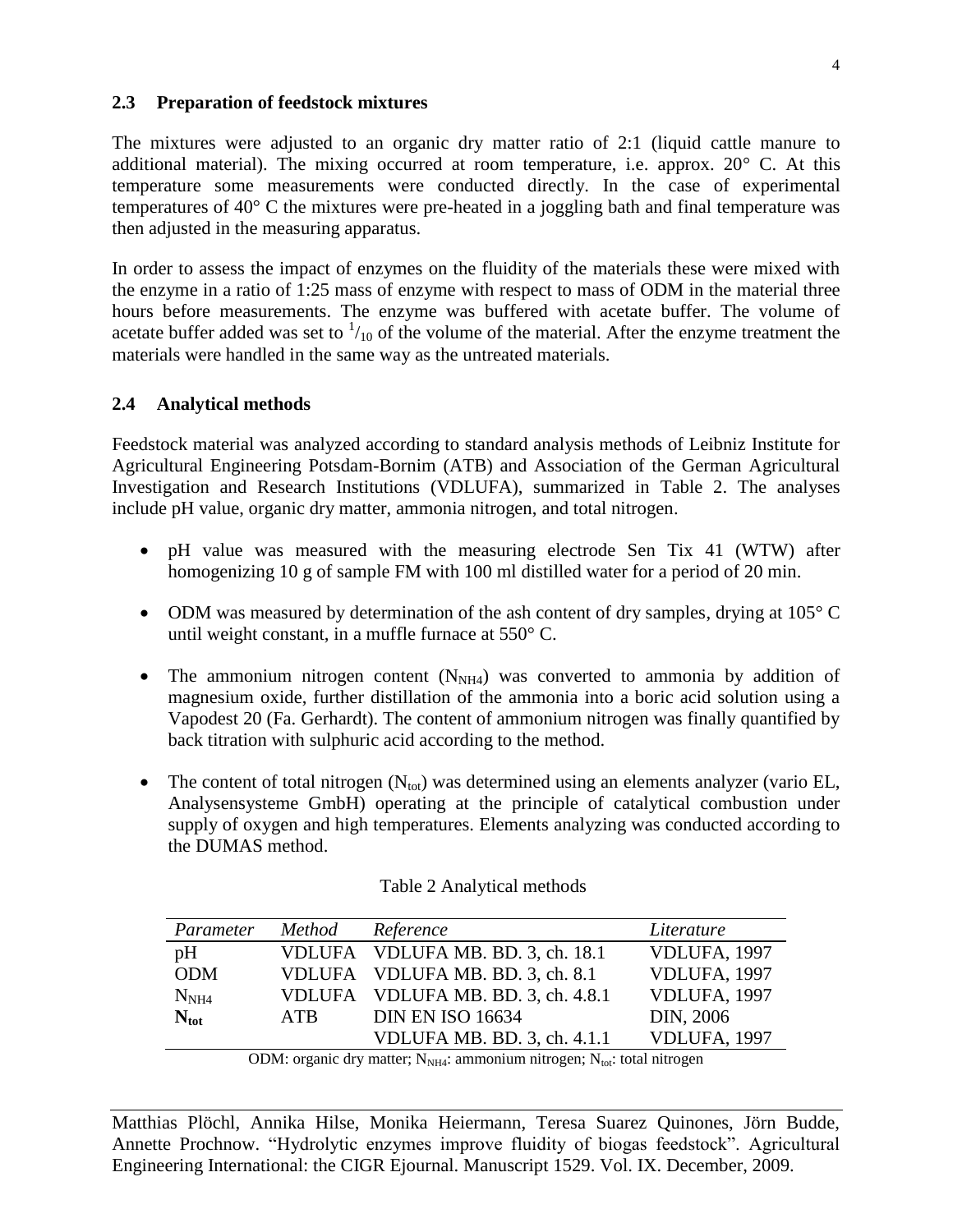### **2.5 Measurements**

#### **2.5.1 Overview**

In Table 3 is given an overview on the combination of feedstock mixtures and measuring devices as well as an indication of the number of replicates for each experiment.

|                 | Fluidmeter Rheometer |                               | Torquemeter |                |   |                                               |                |   |  |
|-----------------|----------------------|-------------------------------|-------------|----------------|---|-----------------------------------------------|----------------|---|--|
| <i>Material</i> | $20^{\circ}$ C       | $20^{\circ}$ C $40^{\circ}$ C |             | $20^{\circ}$ C |   |                                               | $40^{\circ}$ C |   |  |
|                 |                      |                               |             |                |   | 50 rpm 100 rpm 200 rpm 50 rpm 100 rpm 200 rpm |                |   |  |
| Cattle manure   | 9                    | 6                             | 6           | 6              | h | h                                             |                |   |  |
| w. enzyme       |                      | 6                             | 6           |                |   |                                               |                |   |  |
| Grass silage    |                      |                               |             | 6              |   |                                               | 6              |   |  |
| w. enzyme       |                      |                               |             |                |   |                                               |                |   |  |
| Feed residue    |                      | 6                             |             |                |   |                                               |                |   |  |
| w. enzyme       |                      | 6                             |             |                |   |                                               | h              | 6 |  |
| Maize silage    |                      | 6                             |             | 6              |   |                                               | 6              | 6 |  |
| w. enzyme       |                      |                               |             |                |   |                                               | h              |   |  |
| Rye, r.-ground  | Q                    |                               |             |                |   |                                               |                |   |  |
| w. enzyme       |                      |                               |             |                |   |                                               |                |   |  |

Table 3 Overview of conducted experiments, values indicate the number of replicates for each experiment

### **2.5.2 Fluidmeter**

The principle of the measurements with the fluidmeter relies on the assumption that the time a specified volume of a liquid flows through an outlet in a cone is proportional to its fluidity.



Figure 1 Schematic of fluidmeter;  $A = upper level$ ,  $B = lower level$ ,  $C = removable plug$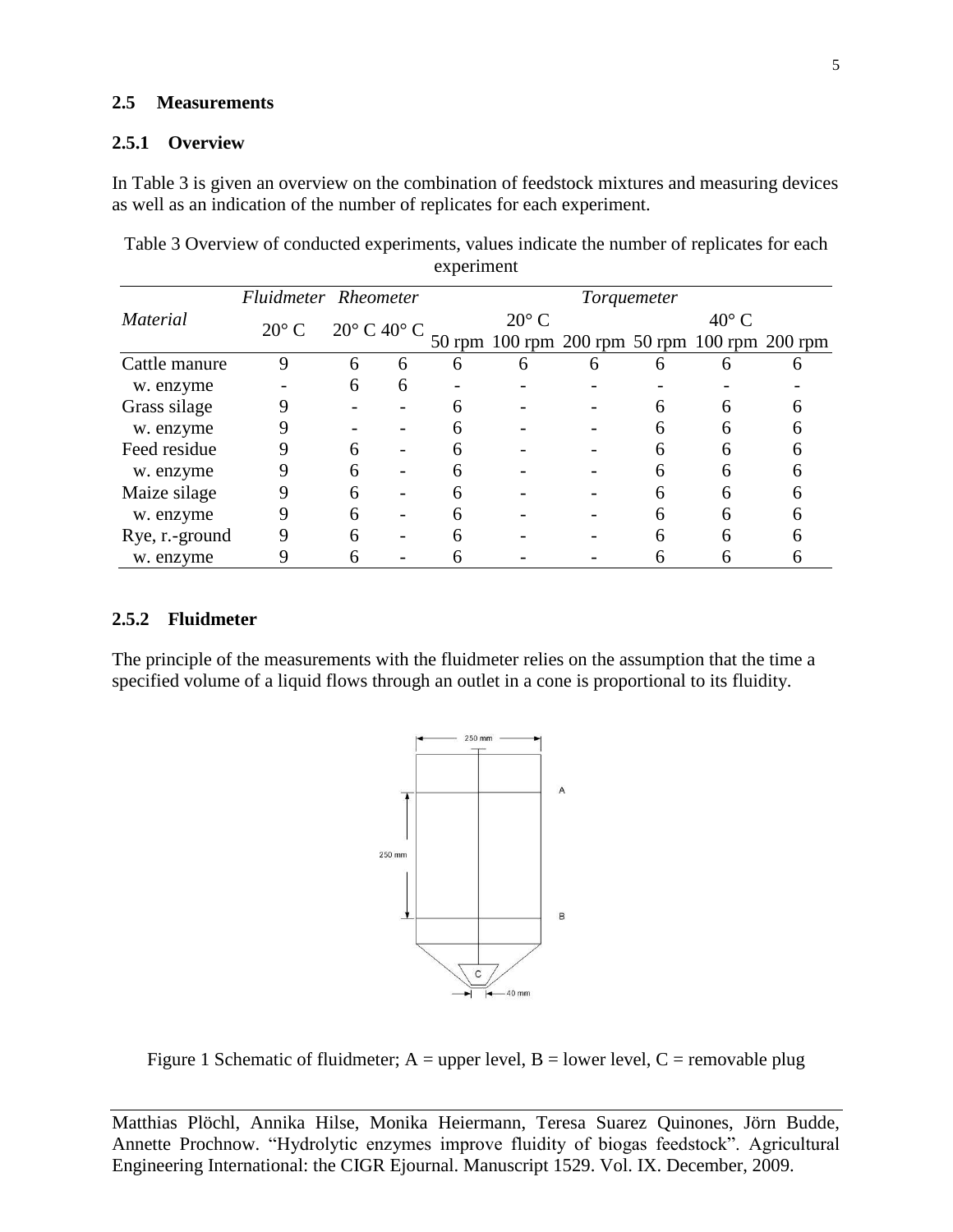The fluidmeter construction (Figure 1) was first developed at the former German Federal Research Institute for Agriculture<sup>2</sup>. It was constructed from a perspex pipe of 250 mm diameter and 600 mm length attached above a cone with the tip pointing to the bottom. The cone had an angle of 60° and an outlet in the tip of 40 mm diameter. The outlet could be shut with a plug on a stick. The stick had guidance in the lid of the apparatus. The perspex pipe had two marks in 250 mm distance.

Conducting the experiments the apparatus was filled above the upper mark while the outlet was closed. After opening the outflow the time span was stopped, by hand, the liquidity between the two marks needed to flow out.

The experiments were conducted with three shares (20  $\ell$ ) of each mixture and each share had three replicates. In the case of liquid cattle manure one series was conducted at  $40^{\circ}$  C in addition, whereas all other experiments were conducted at approx. 20° C (*cf.* Table 3).

## **2.5.3 Rotation Rheometer**

The rheometer (Paar Physica MC1 RM300 $3$ ) measures viscosity as shear stress dependent on shear rate of a liquid placed in the annulus of two cylinders (Figure 2). While the outer cylinder is static the inner one rotates at a set of speeds. The cylinders have walls with a saw tooth tread design of 1x2 mm. The radius of the inner cylinder was 30 mm and of the outer one 38 mm, hence, the annulus was 8 mm wide. In order to heat the apparatus and hence, the liquid to given temperatures the installation is equipped with a water bath. The software tool RHEO 2000  $v7^4$ was used to convert the raw data into measurement values.



Figure 2 Schematic of rotation rheometer; A = outer cylinder with inner wall (C), B = inner cylinder with outer wall of saw tooth tread design of  $1x2 \text{ mm}$  (C), the annulus between these cylinder is 8 mm wide.

<sup>1</sup> www.vti.bund.de

<sup>3</sup> www.anton.paar.com

<sup>4</sup> www.rheotec.de

Matthias Plöchl, Annika Hilse, Monika Heiermann, Teresa Suarez Quinones, Jörn Budde, Annette Prochnow. "Hydrolytic enzymes improve fluidity of biogas feedstock". Agricultural Engineering International: the CIGR Ejournal. Manuscript 1529. Vol. IX. December, 2009.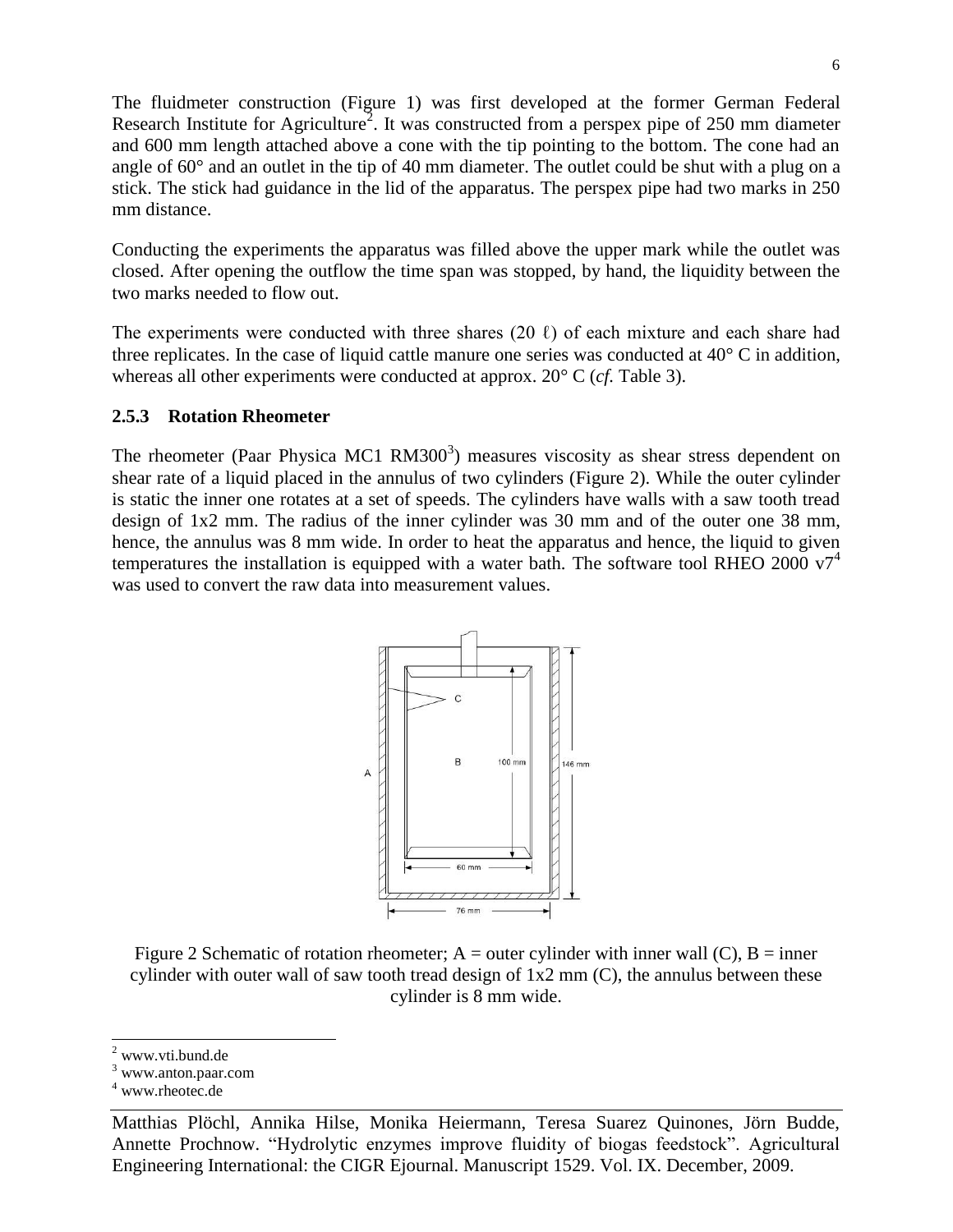The experiments were conducted at 20° C and in the case of liquid manure at 40° C as well (*cf.*) Table 3). The samples were kept at room temperature and adjusted to the temperature in the measuring apparatus. Each sample was approx. 350 ml. The experiments were conducted with each mixture in six replicates. Each replicate actually underwent two measurements: one during the shear rate accelerated to 180  $s^{-1}$  and the second one during the deceleration. The first phase was used as pre-shearing while the second phase then was used for measuring the shear stress.

### **2.5.4 Torquemeter with anchor shaped mixer**

The torquemeter is based on an  $IKA<sup>5</sup>$  Eurostar stirrer equipped with an anchor shaped mixer impeller (Figure 3). The mixer stirs the liquid, which is placed in a one-liter vessel which is attached to a water bath, at several preset revs per minute. The torque is recorded and analyzed with Labworldsoft  $2.62^5$  $2.62^5$ .

<span id="page-6-0"></span>

Figure 3 Schematic of torquemeter equipped with anchor shaped mixer;  $A =$  water bath,  $B =$  anchor shaped mixer impeller,  $C =$  temperature-controlled vessel,  $D =$  torque-controlled stirrer,  $E =$  computer running measure programme

The experiments were usually conducted at 40 $\degree$  C and three preset revs per minute (units in rpm): 50, 100 and 200 (*cf.* Table 3). An additional experiment was conducted at 20° C and 50 rpm for all materials, liquid cattle manure also was investigated at 20° C and 100 rpm and 200 rpm. Each experiment was conducted in six replicates. Thousand (1000) ml samples were pre-heated in a joggling bath and temperature than was adjusted in the apparatus. Pre-shearing with 50 rpm for 300 s was sufficient to reach homogenized conditions of the tixotrophic material. The measuring interval was 300 s as well for each sample.

### **2.6 Statistical analysis**

All measured values were analyzed with Instat +  $v3.36^6$  as well as with Microsoft Excel 2003<sup>7</sup>. Significance was tested using a two-side T-test assuming an error probability of  $\alpha = 5$ %.

-

<sup>5</sup> www.ika.net

 $^6$ www.reading.ac.uk/ssc/software/download.html

Matthias Plöchl, Annika Hilse, Monika Heiermann, Teresa Suarez Quinones, Jörn Budde, Annette Prochnow. "Hydrolytic enzymes improve fluidity of biogas feedstock". Agricultural Engineering International: the CIGR Ejournal. Manuscript 1529. Vol. IX. December, 2009.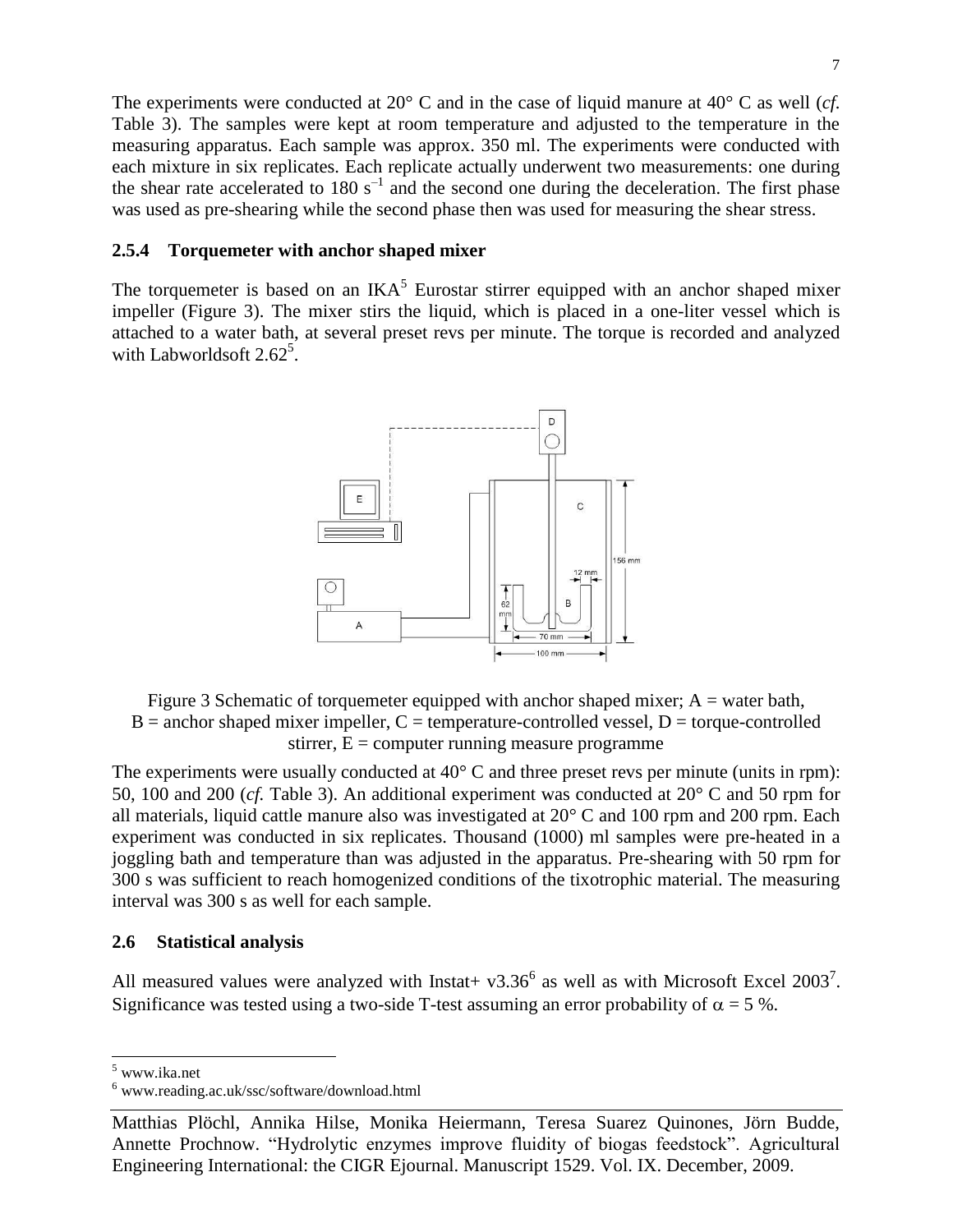#### **3 RESULTS**

#### **3.1 Initial tests with liquid cattle manure**

The torquemeter was used for the determination of some principles of measurement with the basic material. First the influence of pre-shearing was tested. Measurements were taken at 200 rpm and  $20^{\circ}$  C, pre-shearing was achieved in 5 minutes at 50 rpm.

While the standard deviation was small for six measurements (V1 to V6) in one sample without pre-shearing the standard deviation across six samples is considerably high (Figure 4). Preshearing reduced slightly the overall values of torque. The standard deviation within the measurements of one sample increased compared to the samples without pre-shearing (approx.  $\pm 0.07$  Ncm to approx.  $\pm 0.80$  Ncm). In the same course repeatability was enhanced and hence, the standard deviation of the medium value across six samples decreased ( $\pm 0.65$  Ncm to  $\pm 0.35$ Ncm).



Figure 4 Torque of liquid cattle manure at 200 rpm without pre-shearing and with 5 minutes preshearing at 50 rpm, error bars represent standard deviation

A further test was done on the influence of temperature and shear rate (revs per minute). From the results presented in Figure 5 we can conclude that there are almost linear conditions for increasing temperature and revs per minute. We consider that measuring the torque at 50 rpm at 20° C and 40° C as well as at 100 rpm and 200 rpm at 40° C allow us to conclude on further temperatures and revs per minute.

1

<sup>7</sup> www.microsoft.com

Matthias Plöchl, Annika Hilse, Monika Heiermann, Teresa Suarez Quinones, Jörn Budde, Annette Prochnow. "Hydrolytic enzymes improve fluidity of biogas feedstock". Agricultural Engineering International: the CIGR Ejournal. Manuscript 1529. Vol. IX. December, 2009.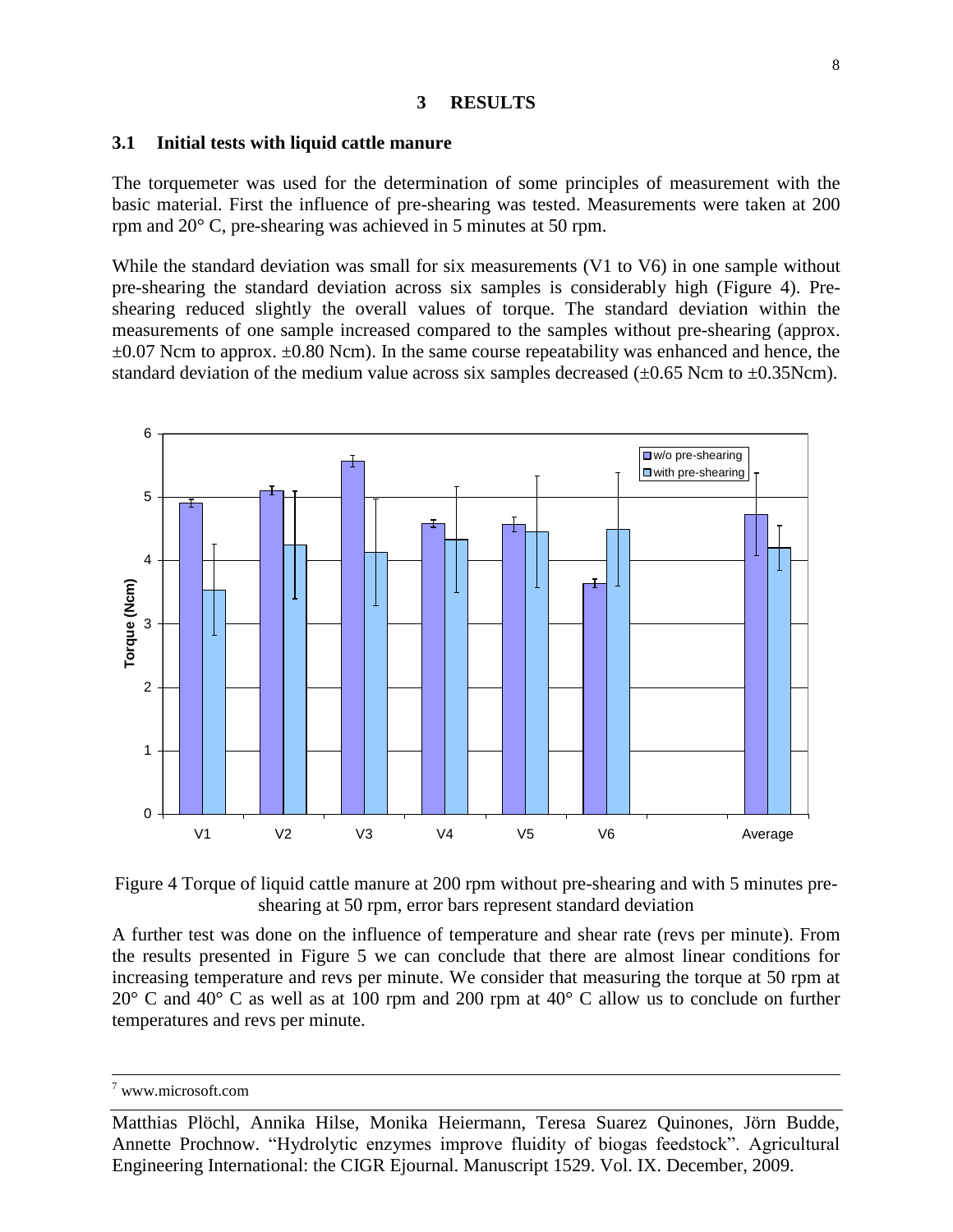

Figure 5 Torque of liquid cattle manure at 50, 100 and 200 rpm at 20° C and 40° C, respectively

### **3.2 Fluidmeter**

The measurements with the fluidmeter delivered a clear picture of the influence of coarseness of the material and the effect of enzyme treatment (Figure 6). Liquid cattle manure had an average flow rate of 5.2 s with a rather high standard deviation of 0.63. Feed residue, which can be considered a very coarse material, had an increased flow rate of 7.0 s and an even larger standard deviation of  $\pm 0.94$ . The flow rate of maize silage was 4.6 s and that of rough-ground rye was 4.1, both with small standard deviations of  $\pm 0.17$  and  $\pm 0.08$  respectively. The effect of enzyme treatment was very clear with feed residue (flow rate  $= 5.1 \pm 0.21$ ) and maize silage (flow rate  $=$ 4.2±0.07). Rough-ground rye as a smooth material did not show a large effect and had almost the same value as the untreated variant (flow rate  $= 4.0 \pm 0.08$ ). Grass silage proved to be a very coarse material and did not work in this apparatus at all.

### **3.3 Rheometer**

The rheometer, a standard device for rheological investigations, worked quite well with liquid cattle manure. There is a clear difference in shear stress if determined at 20° C (approx. 145 Pa at 150 s<sup>-1</sup>) and 40° C (approx. 105 Pa at 150 s<sup>-1</sup>). The treatment with enzymes insignificantly decreased these values (Figure 7). Hence, we assume that effects of enzyme treatment on the other material will not be covered by effects on liquid cattle manure.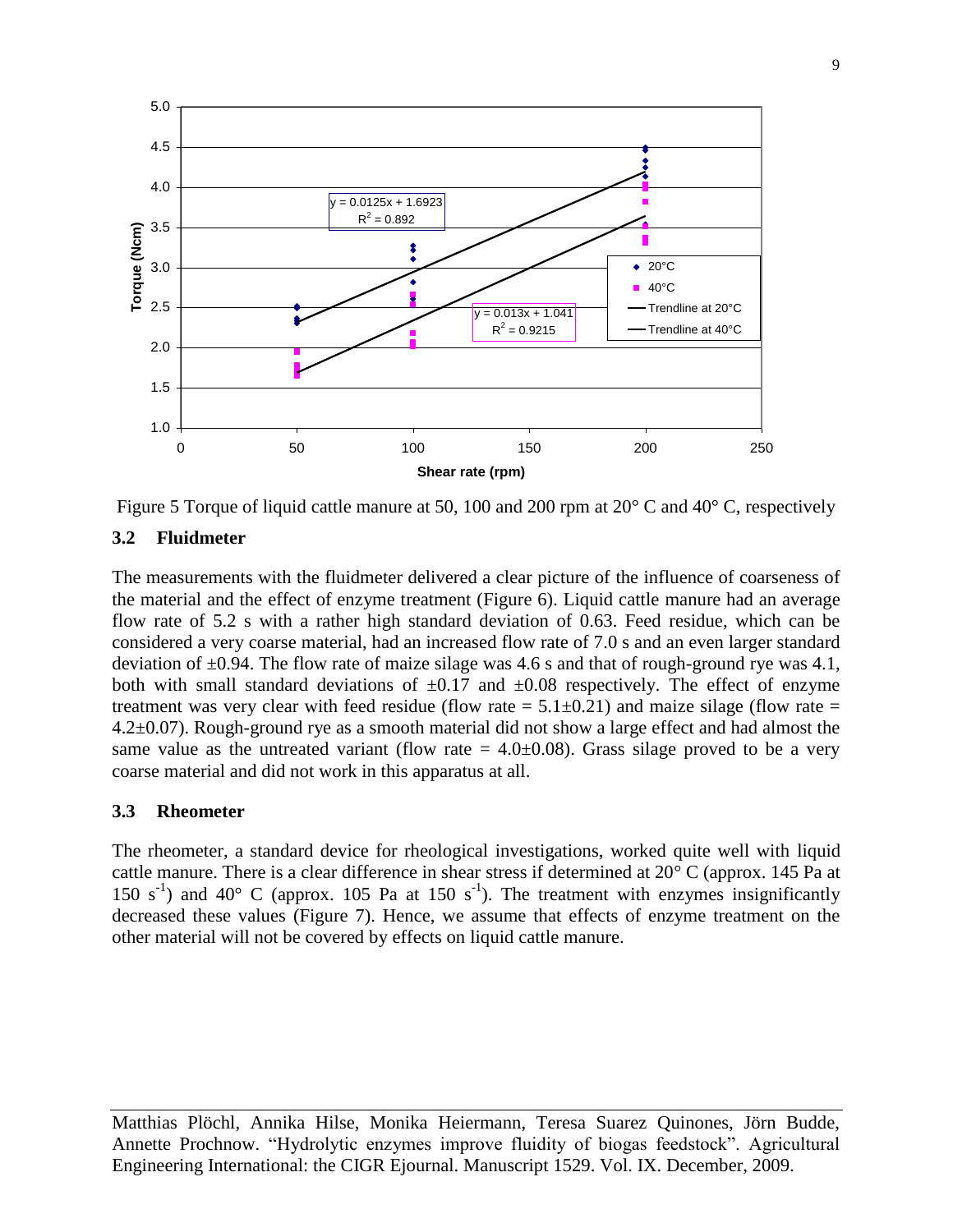

Figure 6 Flow rate of different material determined in fluidmeter, error bars represent standard deviation



Figure 7 Shear stress of liquid cattle manure untreated and treated with enzymes at 20° and 40° C, respectively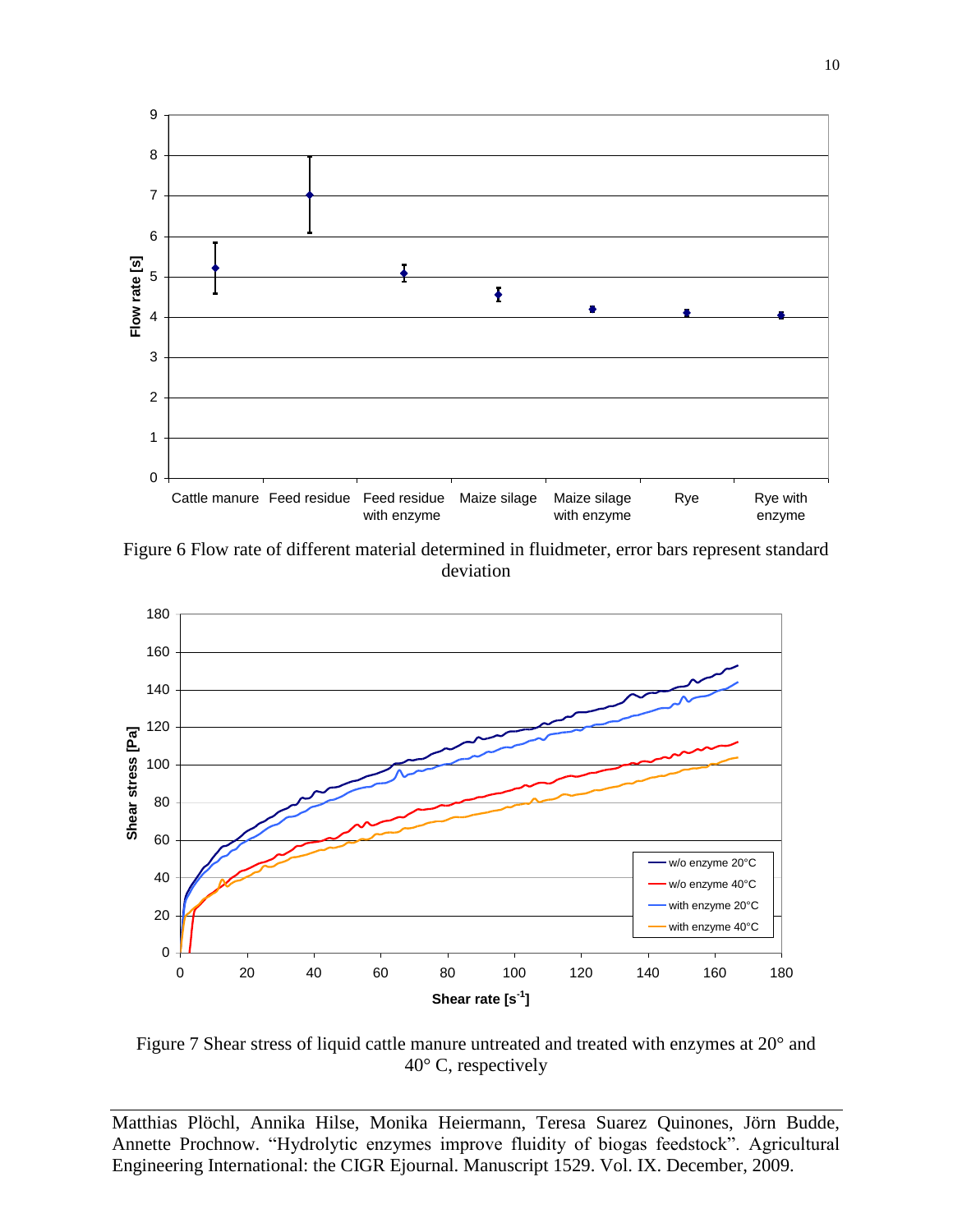Feed residue and maize silage delivered much less smooth curves of shear stress, therefore central moving average method with 30 periods was applied in order to analyze the data (Figure 8, Figure 9). In the case of maize silage a significant effect of enzyme treatment could be detected. The difference between untreated and treated feed residue was insignificant although visible. In both cases the curve of the treated variant showed much smoother behavior than the ones originating from the untreated variants. This also led to the assumption that there is an effect of enzyme treatment on the structural properties of these materials.



Figure 8 Shear stress of feed residue untreated and treated with enzymes, mixed with liquid cattle manure at 20° C, mov. avg. is moving average of 30 periods

There was only little increase of shear stress of the rough-ground rye mixture, both for the treated and the untreated variant (Figure 10). This reflected clearly the smooth structure of the ground rye and showed the decreasing effect of it on the viscosity of liquid manure. The effect of enzyme treatment on viscosity was insignificantly low although visible.

### **3.4 Torquemeter**

The torquemeter proved to be a robust measuring device which could cope with all investigated materials (Figure 11). Grass silage and feed residue increased the torque of plain liquid cattle manure (e.g. at  $40^{\circ}$  C and 200 rpm from 3.7 Ncm to 5.9 and 4.6, respectively) and in the case of grass silage the standard deviation increased as well (from  $\pm 0.32$  Ncm to  $\pm 0.75$  Ncm). Maize silage and rough-ground rye decreased, as expected, the torque of the basic material and showed smaller standard deviations.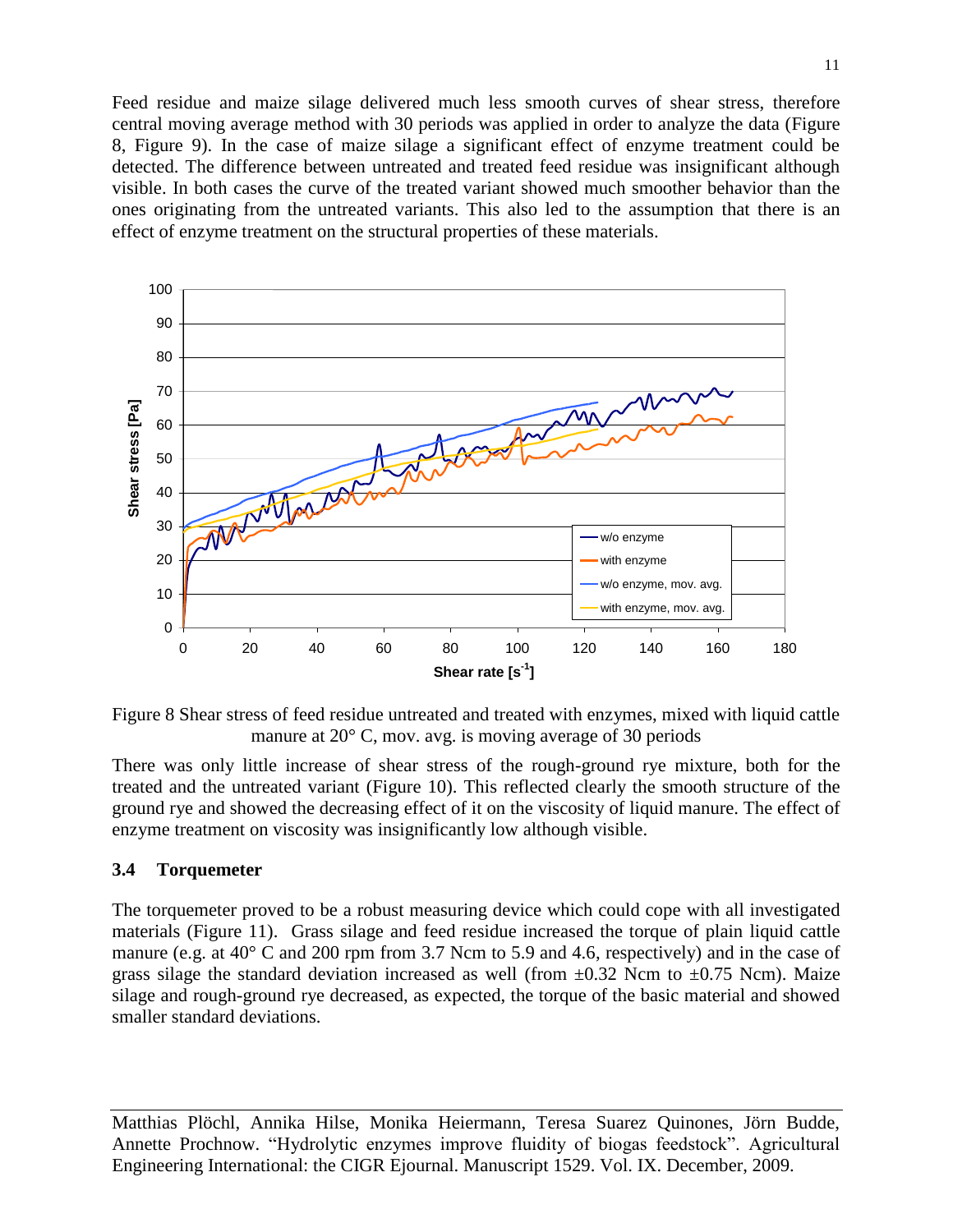

Figure 9 Shear stress of maize silage untreated and treated with enzymes, mixed with liquid cattle manure at 20° C, mov. avg. is moving average of 30 periods



Figure 10 Shear stress of rough-ground rye untreated and treated with enzymes, mixed with liquid cattle manure at 20° C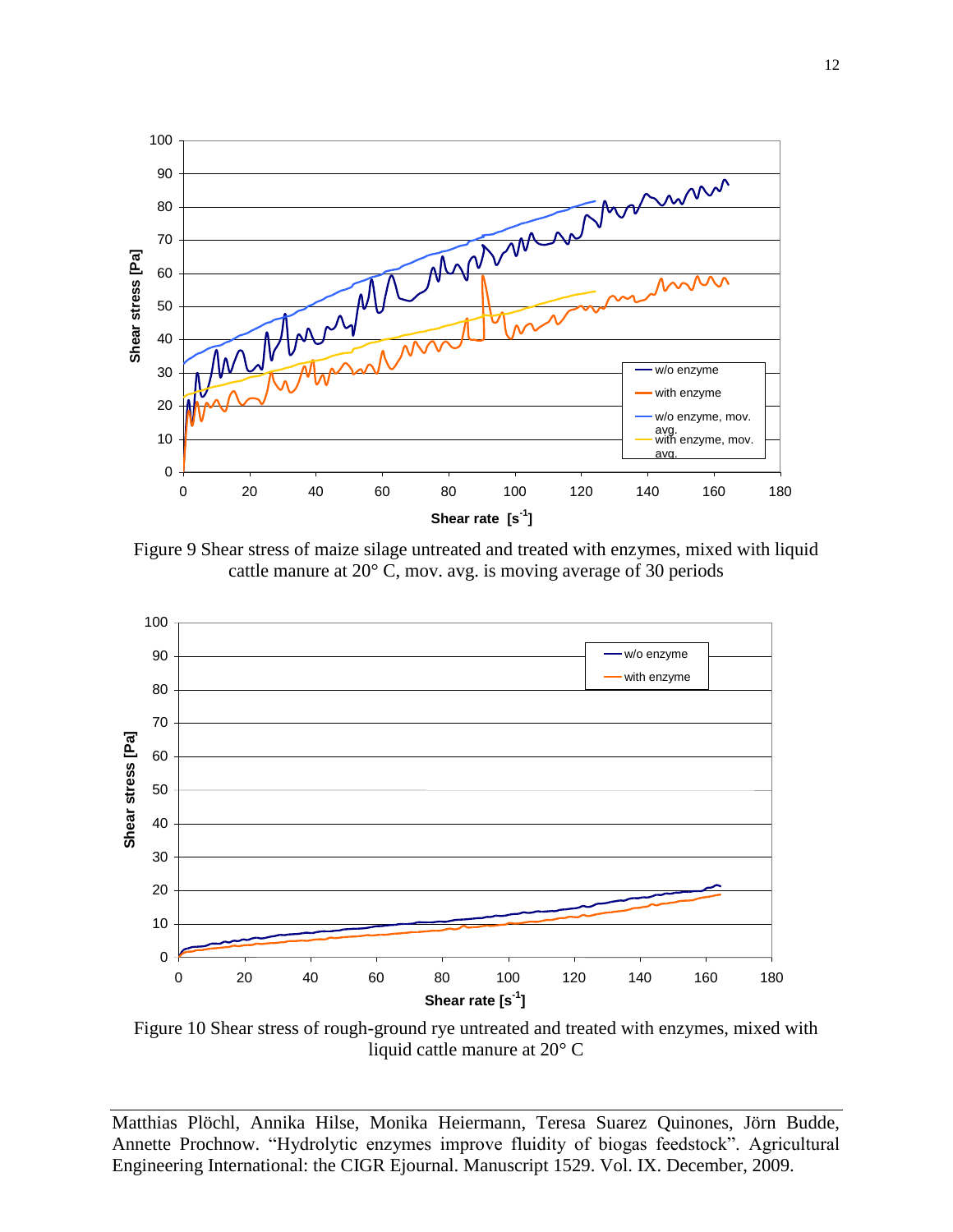Enzyme treatment led in most cases to a visible decrease in torque although mostly not significant, e.g. maize silage showed a decrease in viscosity from  $2.1 \pm 0.15$  Ncm to  $1.7 \pm 0.08$ Ncm at 40 $\degree$  C and 200 rpm, at the same conditions the values of feed residue changed from 4.6 $\pm$ 0.31 Ncm to 4.4 $\pm$ 0.20 Ncm. In the case of grass silage a decrease in torque could only be determined at 20° C (from 6.1 Ncm to 3.2 Ncm) whereas at 40° C torque slightly increased for each step in revs per minute  $(2.3\pm0.24$  Ncm to  $2.5\pm0.54$  Ncm at 50 rpm;  $3.1\pm0.54$  Ncm to 3.4 $\pm$ 1.08 Ncm at 100 rpm; 5.9 $\pm$ 0.75 Ncm to 6.2 $\pm$ 1.05 Ncm at 200 rpm). As the standard deviation also increased for these measurements we consider this as a superposition of effects and especially the difficulty resulting from the structural impact of this material on fluidity.



Figure 11 Torque of various materials untreated and treated with enzymes, mixed with liquid cattle manure at a set of revs per minute and temperatures, error bars represent standard deviation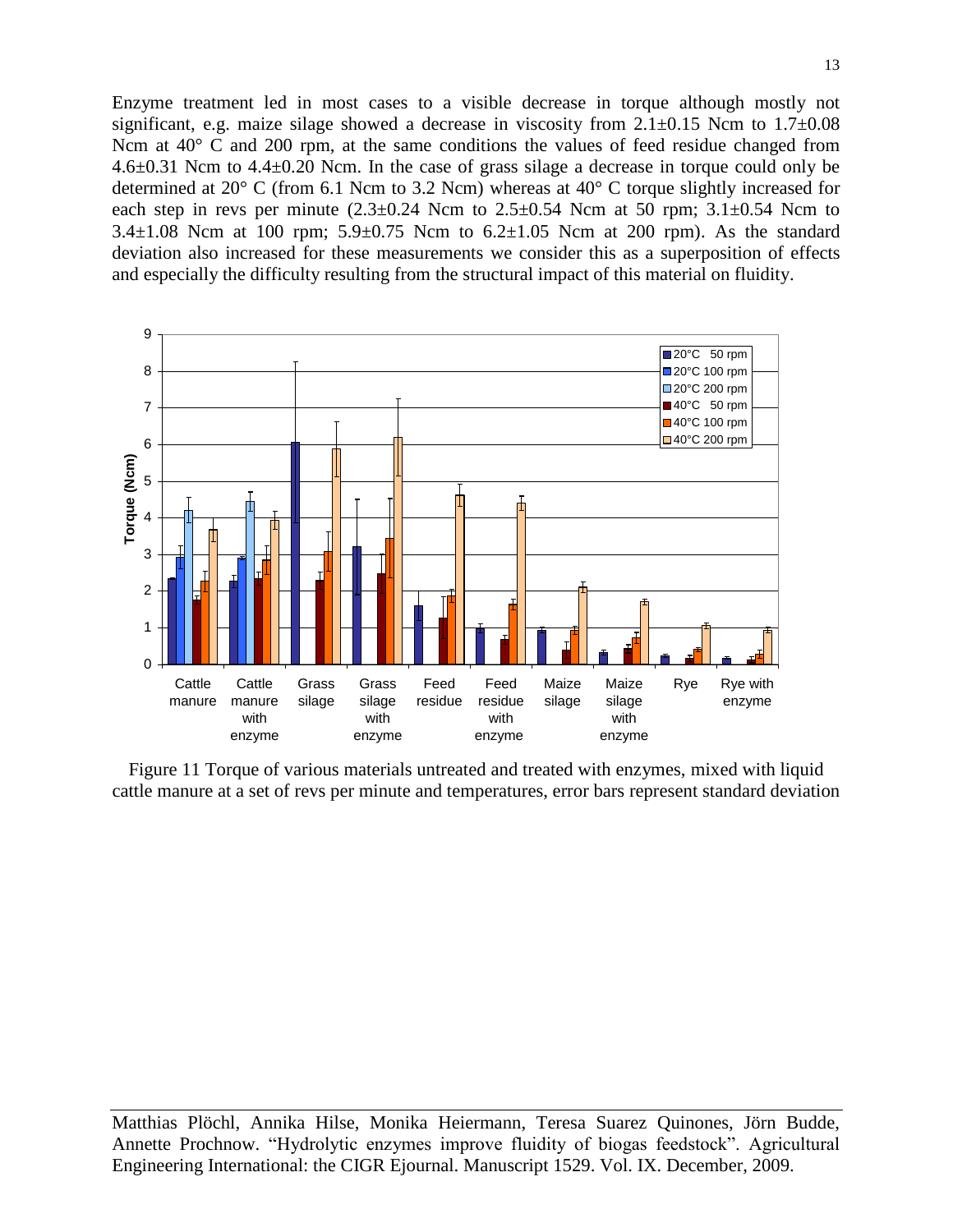## **4 DISCUSSION AND CONCLUSIONS**

The applied measuring devices proved acceptable applicability and delivered in general comparable results. The fluidmeter appears to be a simple installation easy to use and delivering substantial results as along as the investigation is carried out by one person and on a series of reasonably different materials. Because of its simplicity it could be used for field comparisons of the digested residues of various biogas plants. The rheometer is a typical laboratory equipment. It is able to determine small differences in viscosity of a large scale of materials provided that the structure of these is not to coarse. It seems to be less appropriate for serial investigations of digested residues from various biogas plants which might show considerable heterogeneity. The torquemeter was able to measure the fluidity of all materials investigated and to differentiate the various influences. Although, in large-scale digesters the mixers are usually of propeller or paddle shape the torquemeter seems to be generally able to reflect the conditions in a real digester. At least, from the experiments one can conclude that it would be ideal to install devices measuring force or work at the stirrers in biogas plant.

The measurements of the untreated mixtures showed that the addition of materials like grass silage, feed residue, maize silage, and rough-ground rye does not change the basic thixotrophic properties of liquid cattle manure. The main reason might be that these properties of liquid manure are already the result of components like feed residue and straw. Therefore, the measurements of the mixtures investigated here are comparable to each other and one can conclude that it is viable to observe probable effects of enzyme treatment on fluidity.

Although in most measurements there was a visible effect of enzyme treatment on the fluidity of the materials this effect was often not significant. Considerable differences could be seen for materials like maize silage and feed residue which have similar fluidity and variability as liquid manure itself but are quite susceptible to enzymatic cleavage of their structures. Whereas, material as grass silage is very inhomogeneous even after enzyme treatment and shows therefore little difference between treated and untreated variants. Finally, rough-ground rye has already a large effect on fluidity of the basic substrate and the enzyme treatment could not increase this effect significantly. Furthermore, increasing the temperature showed in most cases higher effects on fluidity than enzyme application. Although in practice it will generally not be possible to increase the temperature of the biogas process in large quantity, i.e. by  $20^{\circ}$  C.

Based on the results it can be recommended the application of enzymes in order to increase fluidity of feedstock mixtures containing considerable fractions of coarse or fibrous material and to decrease power consumption for mixing the digester content. Nevertheless, we expect it necessary to confirm lab-scale results from this study in large scale biogas plants. Only from these it will be possible to assess if the cost reduction for less mixing would compensate the costs for the enzyme application.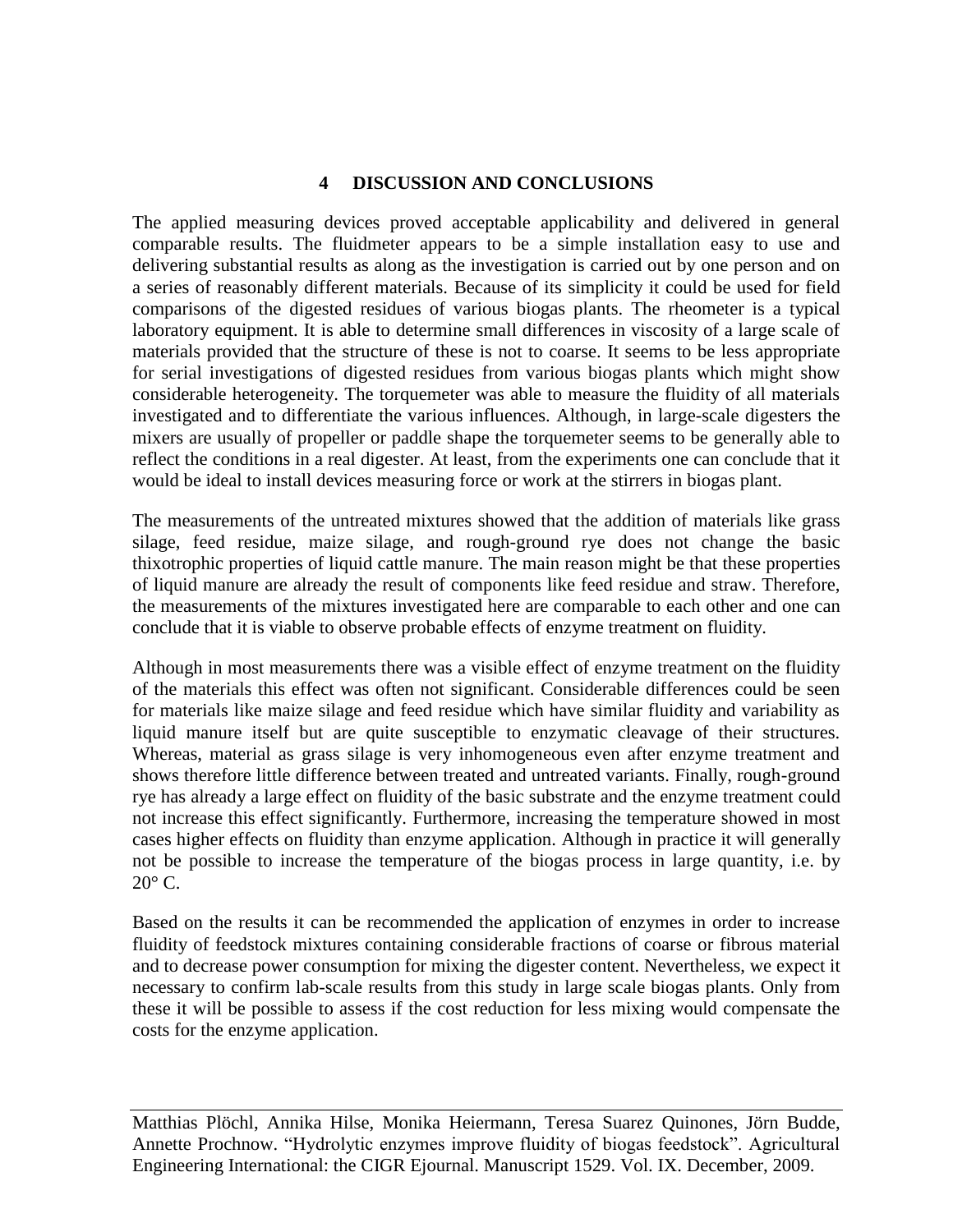# **5 ACKNOWLEDGEMENTS**

The authors wish to express their appreciation to Thomas Zenke for his valuable contribution in discussing the principles and Ronny Becher for the technical support, Rhinmilch GmbH (Fehrbellin) and AGT Trebbin (Trebbin) for the provision of feedstock material, and Bioreact GmbH for the provision of enzyme preparation.

The work underlying this publication was supported by the European Commission FP 6, Contract No. TREN/06/FP6EN/S07.64183 /019884.

## **6 REFERENCES**

- Deutsches Institut für Normierung (DIN) e.V., 2006. DIN EN ISO 16634, Standard 2006-07. Cereals, pulses, milled cereal products, oilseeds and animal feeding stuffs - Determination of the total nitrogen content by combustion according to the Dumas principle and calculation of the crude protein content. Berlin: Beuth-Verlag.
- El-Hashad, H.M., W.K.P. van Loon, G. Zeeman and G.P.A Bot. 2005. Rheological properties of dairy cattle manure. *Bioresource Technology* 96(5): 531-535.
- Gerhardt, M., V. Pelenc and M. Bäuml. 2007. Application of hydrolytic enzymes in the agricultural biogas production: Results from practical applications in Germany. *Biotechnology Journal* 2: 1481-1484.
- Heiermann M., M. Plöchl, B. Linke, H. Schelle and C. Herrmann. 2009. Biogas crops Part 1: Specifications and suitability of field crops for anaerobic digestion. *Agricultural Engineering International: the CIGR Ejournal*. Manuscript 1087, vol. IX., June 2009, pp. 17 available at [http://www.cigrjournal.org/index.php/Ejounral/article/viewFile/](http://www.cigrjournal.org/index.php/Ejounral/article/viewFile/%201087/1181)  [1087/1181,](http://www.cigrjournal.org/index.php/Ejounral/article/viewFile/%201087/1181) accessed at 17.09.2009.
- Hendriks, A.T.W.M and G. Zeeman. 2009. Pretreatments to enhance the digestibility of lignocellulosic biomass. *Bioresource Technology* 100(1): 10-18.
- Hopfner-Sixt, K. and T. Amon. 2007. Monitoring of agricultural biogas plants mixing technology and specific values of essential process parameters. In Proc. *ETA-Renewable Energies und WIP - Renewable Energies, 15th European Biomass Conference & Exhibition from Research to Market Deployment,* 8-page. Berlin, date/Month. Available at http://www.nas.boku.ac.at/uploads/media/Monitoring biogasplants berlin.pdf accessed at 17.09.2009.